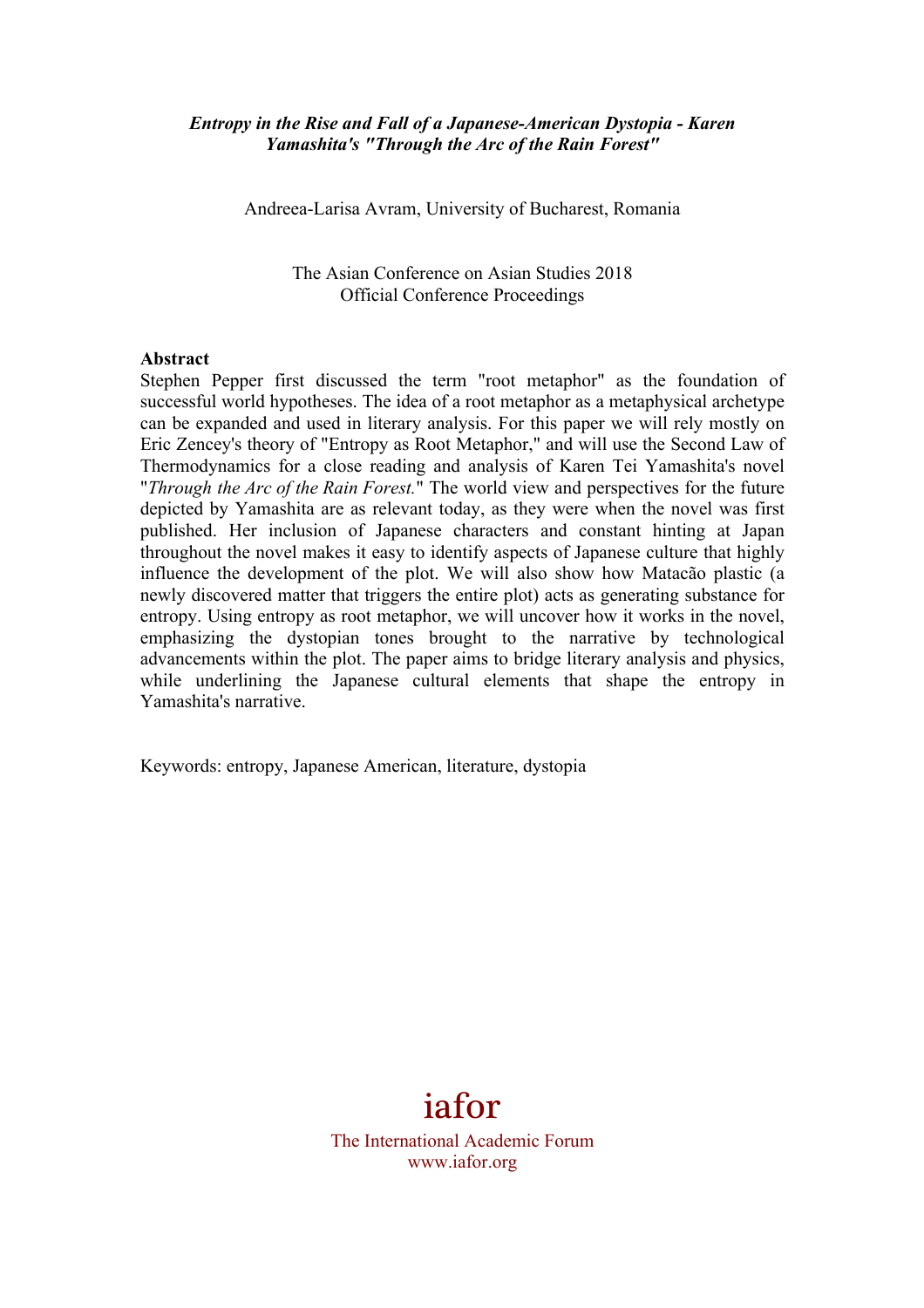### **Introduction**

The reason we have chosen Karen Tei Yamashita's novel to exemplify the concept of entropy as root metaphor is that she is one of the Japanese American authors on whom we are currently doing research. We decided to use this particular novel because its magical realist traits make it easy to identify the entropy in the plot development and to understand how we believe it works.

Following, we will define a few terms used throughout the paper, then we will show you how the idea of a root metaphor can be expanded and used in literary analysis. We will use the Second Law of Thermodynamics for a close reading and analysis of Karen Tei Yamashita's novel *Through the Arc of the Rain Forest.* The world view and perspectives for the future depicted by Yamashita are as relevant today, as they were when the novel was first published in 1990. Her inclusion of Japanese characters and constant hinting at Japan throughout the novel help us identify aspects of Japanese culture that highly influence the development of the plot.

### **Plot summary**

The full title of the novel is *Through the Arc of the Rainforest,* but we will call it *Through the Arc* from now on. The plot begins when a foreign object hits the coast of Japan, knocking down a little boy, named Kazumasa Ishimaru, who is playing outside. What seems like a piece of debris hits him in the head, but instead of falling to the ground, it remains hovering a few centimeters in front of his forehead. Despite his mother's attempts to remove this floating ball, it keeps being pulled back in front of Kazumasa's face. Eventually, they all become accustomed to this new addition, it also acting and reacting in certain ways, according to Kazumasa's circumstances, thus becoming a sort of extension of the boy's. As Yamashita explains,

*Kazumasa and his parents began to accept the ball which continued to float before his forehead no matter where he went or what he did. They began to forget their early anxieties as Kazumasa seemed to draw confidence and security from the ball. (Yamashita 2017: 5)*

We later learn that this ball is made of a fabric called Matacão plastic and that it is also the narrator of the novel. We fast forward some years and see Kasumasa as an adult, working as Superintendent of Track Maintenance and Repairs for Japan Railways. Although a good job in the beginning, he is soon replaced by a piece of technology that is able to do his work perfectly and much cheaper. After some thinking, Kazumasa eventually decides to follow a cousin of his (Hiroshi) to Brazil, where railroads were still imperfect and his prospects of finding a job were much higher. It is here where all the characters meet and the plot takes place. Among the characters, the most influential for the plot development are the following: Kazumasa Ishimaru (the main character and already discussed above), Batista and Tania Aparecida Djapan (Brazilian couple with a keen interest in raising carrier pigeons; she is mostly business oriented; he is consumed by jealousy whenever she isn't close), Jonathan B. Tweep (CEO of American corporation GGG, who comes to Brazil allured by the prospect of becoming involved in the development of new technology; also, he has three arms), Chico Paco (young man who goes on pilgrimages in order to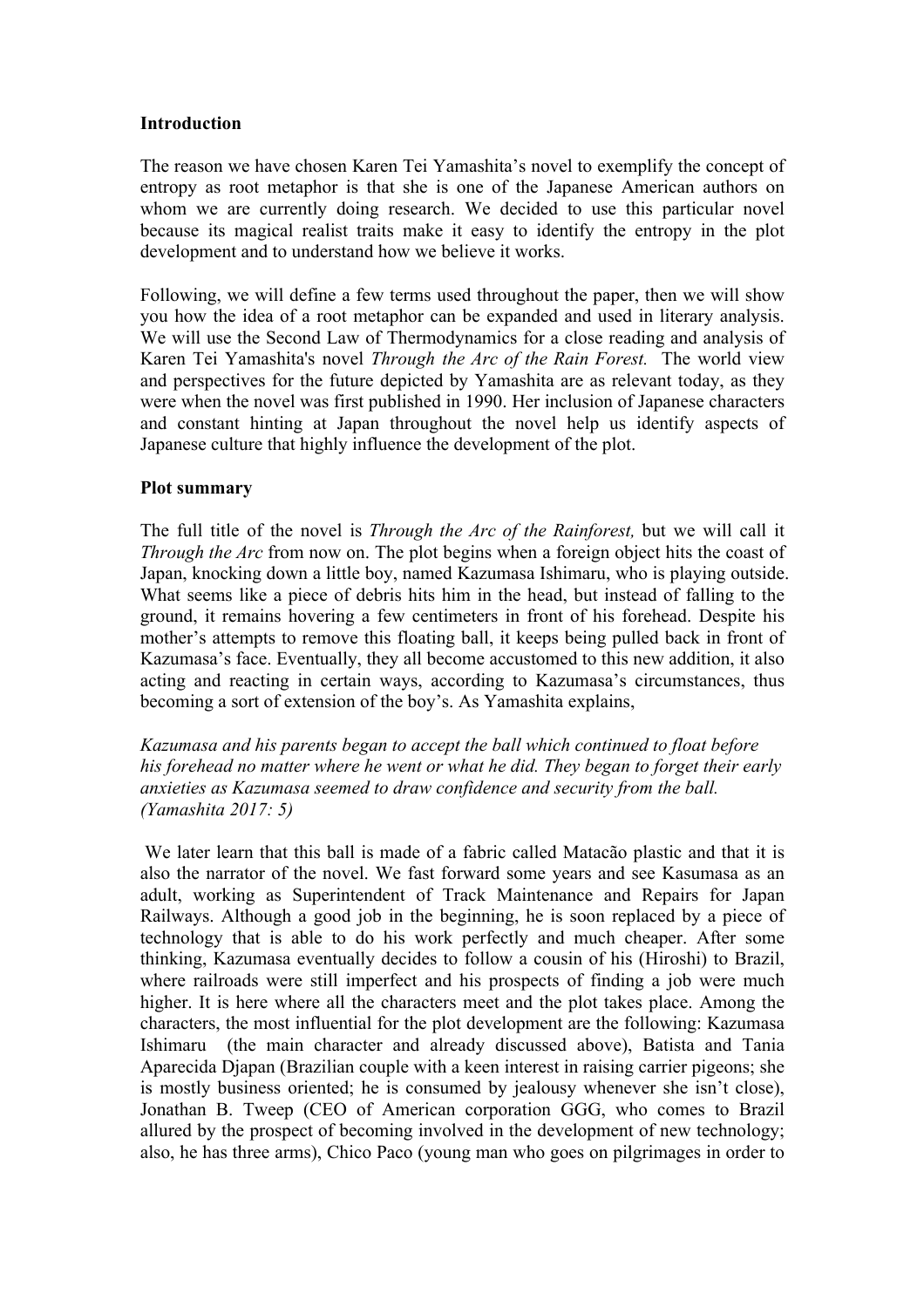help others have their prayers answered), Mané Pena (an old man who lives with his family on the Matacão, where he performs healing acts, using magical feathers).

All these characters' destinies are connected with the Matacão, which is described as a thick plastic-like mass undelying the rain forest. We first get a slight idea about the special abilities of Matacão plastic when introduced to Mané Pena who, unknowingly, directs some of that energy with the use of bird feathers, in order to heal people. Later, Chico Paco decides to walk barefoot to the Matacão and build a shrine to St George there, in the hopes that his selfless act would grant him a miracle, enabling his boyfriend to walk again. He is successful, thanks to the mysterious powers of the Matacão. JB Tweep moves his company from New York to Brazil, so as to study the Matacão and discover ways to turn it into a marketable product. Batista and Tania Aparecida Djapan start a business of their own, training pigeons to carry messages across Brazil, eventually also being pulled towards Matacão. As for Kazumasa, the fact that he has a piece of Matacão plastic acting as an extension of himself makes him extremely lucky. He wins the lottery and despite giving away a lot of the money, he keeps getting richer, which attracts a lot of attention from the locals.

The convergence of all these characters to the Matacão leads to a variety of conflicts:

- 1. Firstly, pilgrims flock to the site as the Matacão becomes the site of religious miracles. Chico Paco's initiative also gathers a lot of attention, which makes some people ask him to perform miracles as he had for his boyfriend, and others copy his actions and start pilgrimages to the Matacão themselves.
- 2. Batista continues to train pigeons, while Tania Aparecida sets business meetings and tries to promote their carrier pigeon activity collaborating with media outlets, and converging upon the area to use it as a site of advertising and media spectacle.
- 3. Mané Pena starts broadcasting his healing sessions, creating a sort of new religion in the process, and also becoming fascinated with his own image in TV, as a kind of central divine figure of this movement.
- 4. J.B. Tweep represents American consumerism, and arrives in Matacão looking to explore the commercial potential of the site and substance.
- 5. Kazumasa is invited to Matacão by J.B. Tweep. However, as Kazumasa's spinning ball shows a clear connection to the plastic mass in Matacão, JB imprisons Kazumasa until he can decide how the Japanese man can influence the Matacão plastic and what possible use he could have of it.

It becomes obvious that we already have a fairly large number of characters, all with different plans, all acting in different directions, but in the small, confined space of the Matacão. The general image this creates is that of chaos, doubled by the Brazilian masses who turn each of these characters' endeavours into religious-like beliefs. This chaos, confined to the world created by the author reflects closely how entropy works.

# **Entropy**

Before moving forward, let's define entropy. Ludwig Boltzmann described it simply as "missing information," however, there are more aspects to this concept that we can apply to analyze Yamashita's novel. For example, entropy is also: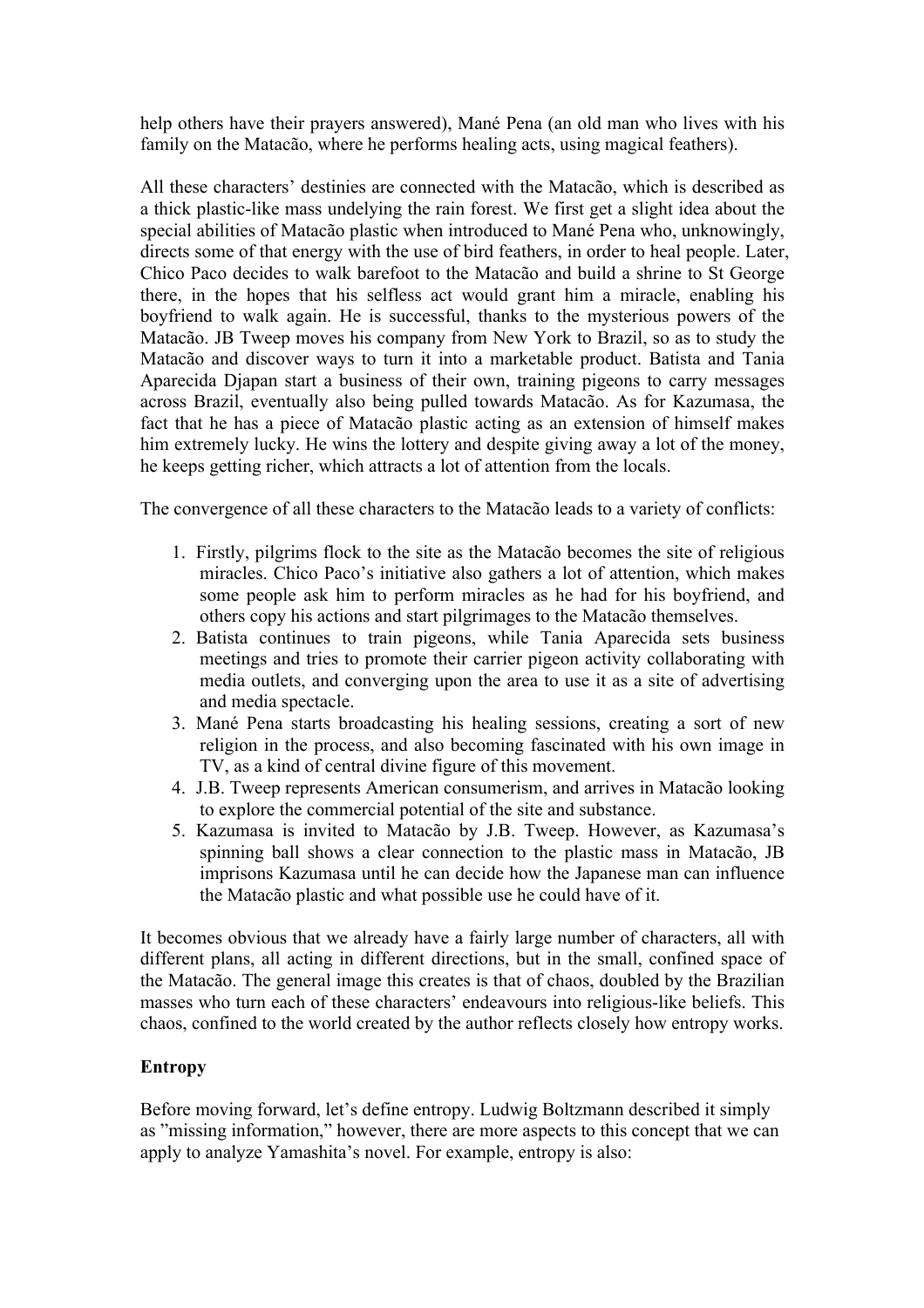- 1. a thermodynamic quantity representing the unavailability of a system's thermal energy for conversion into mechanical work, often interpreted as the degree of disorder or randomness in the system.
- 2. the second law of thermodynamics says that entropy always increases with time
- 3. lack of order or predictability; gradual decline into disorder.

Applied to *Through the Arc*, we considered the world created by the novel as a closed system, which enabled us to identify entropy as the way in which characters use Matacão plastic, the plastic itself acting as *generating substance* of the root metaphor (to be explained later). Of course, the characters' intention is not to create chaos, to increase entropy. Quite the contrary: they aim to find a purpose to this raw material, if anything, they are trying to create order. They either want to cure the world, make money, or generally have some sort of benefit from the use of this newly discovered material. We could say that they are trying to use it in order to pave the way to a better world, a utopic one even. But because of lack of information, they achieve the opposite. Using this plastic without fully understanding its properties, makes them overly-rely on it, and causing total chaos when they are being stripped of it, because in the end, anything and everything that had been made of, or contained Matacão plastic, simply disintegrates, unexpectedly being eaten from the inside out by bacteria. To create a more vivid image, keep in mind that they had used it in making buldings, clothing, prosthetic limbs, facial rebuilds, even Matacão plastic hamburgers and French fries for consumption. So by the end of the novel, it quickly becomes apparent that unbeknownst to them, they had all contributed to the realization of a nightmare, a proper dystopia.

Matacão and the plastic it produces stand for lack of order. The fact that it is used without fully understanding it, shows the effects of missing information, the lack of predictability and it also leads to a gradual decline into disorder. We could say that Matacão plastic is the degree by which we can measure disorder in the system (in our case, in the novel): the more Matacão plastic, the bigger the chaos. So entropy here is the quantity of Matacão plastic used by the character, the level up to which it infiltrated their lives.

# **Root metaphor**

As defined in Merriam-Webster dictionary, the root metaphor is "a fundamental perspective or viewpoint based on a supposition of similarity of form between mental concepts and external objects which though not factually supportable determines the manner in which an individual structures his knowledge."

So a root metaphor can be an image, a narrative, or a fact that shapes or changes one's perception of the world. According to Eric Zencey, who first discussed entropy as a root metaphor, *successful root metaphors generate world hypotheses with a high degree of structural corroboration. (Zencey 1990: 188)*

We are not going to stress too much the *structural corroboration*, as we are not applying the concept to a practical field, but to a piece of literature. However, we are going to look at how entropy generates world hypotheses in the closed system of the novel.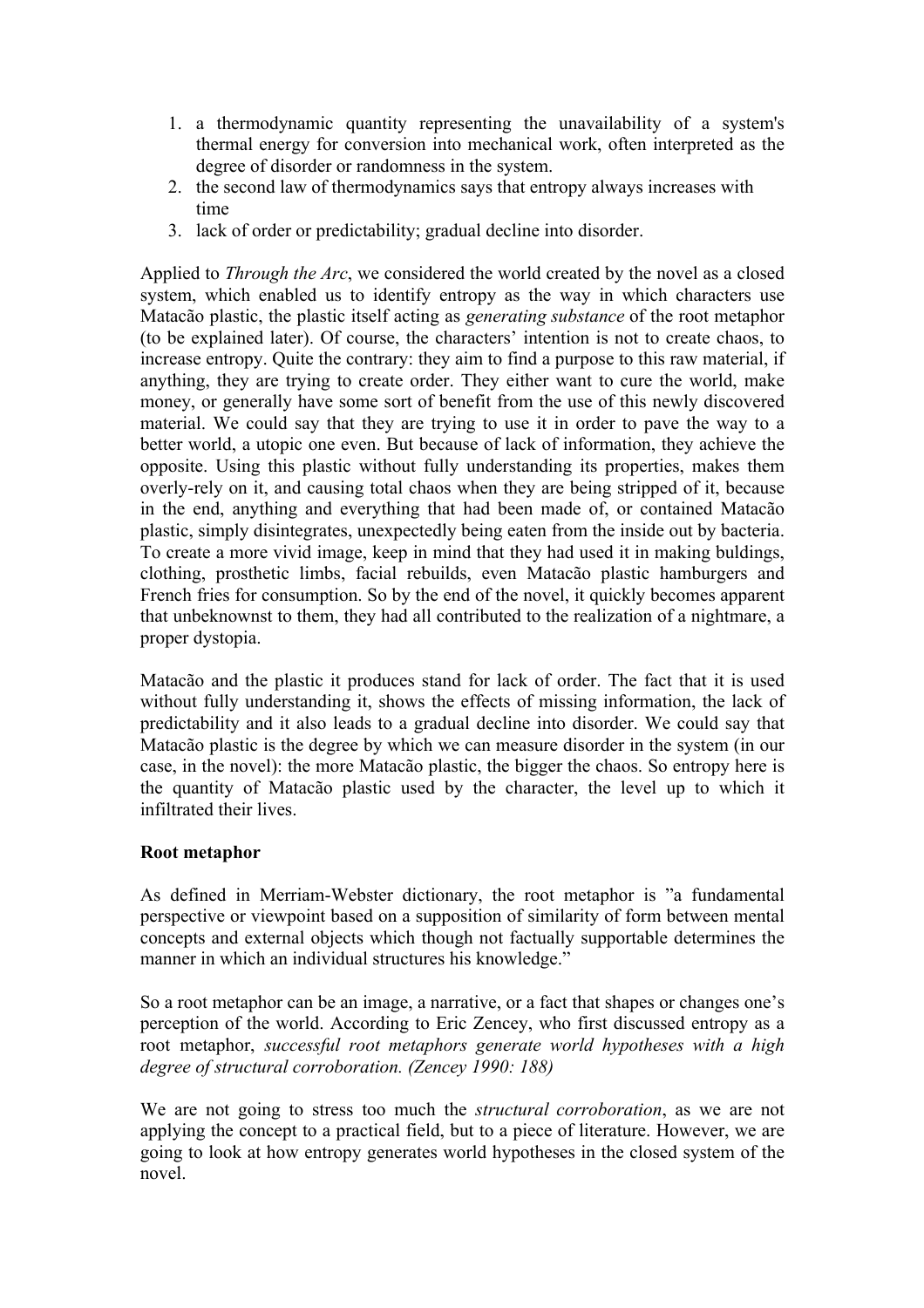### **Entropy as root metaphor**

In his book, *World Hypotheses¸* Stephen Pepper first talks about root metaphors, defining and classifying them according to different archetypes (which we will not describe further, so as not to divagate). At one point, he finds that pre-Socratic philosophies are based on root metaphors of *generating substance* (i.e., a fundamental element that gives rise to all things)*.* Eric Zencey builds on this theory and states that entropy can just as well be seen as a variant of this theory, with energy being its generating substance.

In our case, the generating substance of entropy as root metaphor is Matacão plastic, since it is the element that triggers and fuels the plot, it is the energy that literally depicts the second law of thermodinamics, degrading from useful to less useful, shifting work potential from free to bound, but never allowing entropy to decrease within the closed system, as explained by Zencey:

*In one of its more accesible guises, the second law of thermodinamics holds that*  energy spontaneously degrades from more useful to less useful forms, even if it *accomplishes no work in the process, and that in any transformation of energy [...] some part of the energy is irretrievably lost to us. [...] In an entropic process what is at first "free" energy ("free" in the sense of available to do work) becomes "bound" energy (energy that [...] cannot be used to accomplish work). (Zencey 1990: 188)*

So entropy is a root metaphor, and the way it changes the world hypothesis of the novel is in the end of the novel, by facing the characters with the result of their actions. Their overindulgences, their readiness to worship, and their willingness to blindly trust a technology they don't understand lead to distruction. It changes their viewpoint from "anything goes," to a more cautious "what if it's wrong?" or "what else should I know about this?" Unfortunately, not all characters live to have this epiphany.

# **Japanese cultural elements & their influence in the novel**

The Japanese cultural elements and their role in the way this root metaphor shapes up are not obvious at first. The fact that it is written like a South American telenovela, and it abounds in lighthearted jokes make for a very entertaining reading, which in turn makes it easy for the reader to overlook certain details or nuances that the author did not include by chance. For example, once you get into the heart of things, it is easy to even forget that the whole action started in Japan. Only very little of the plot is set elsewhere than in Brazil: the beginning in Japan, containing the origins of the narrating ball and Kazumasa, and the episode where we are introduced to JB, that is set in New York. So Kazumasa and JB are the only two characters we meet outside of Brazil, and both of them have a key role, being not only individual characters, but representing typologies of their native lands.

As a result, JB Tweep is the head of a corporation. He has three arms, meaning that he can do a lot more than the average person, but he also has more hands with which to grab and hold. His goal is not necessarily to become rich for the sake of it, but rather to expand and conquer. While in the US, he is not described as a greedy type, but as a doer, as one who is eager to grow, try new things, and change the world. As soon as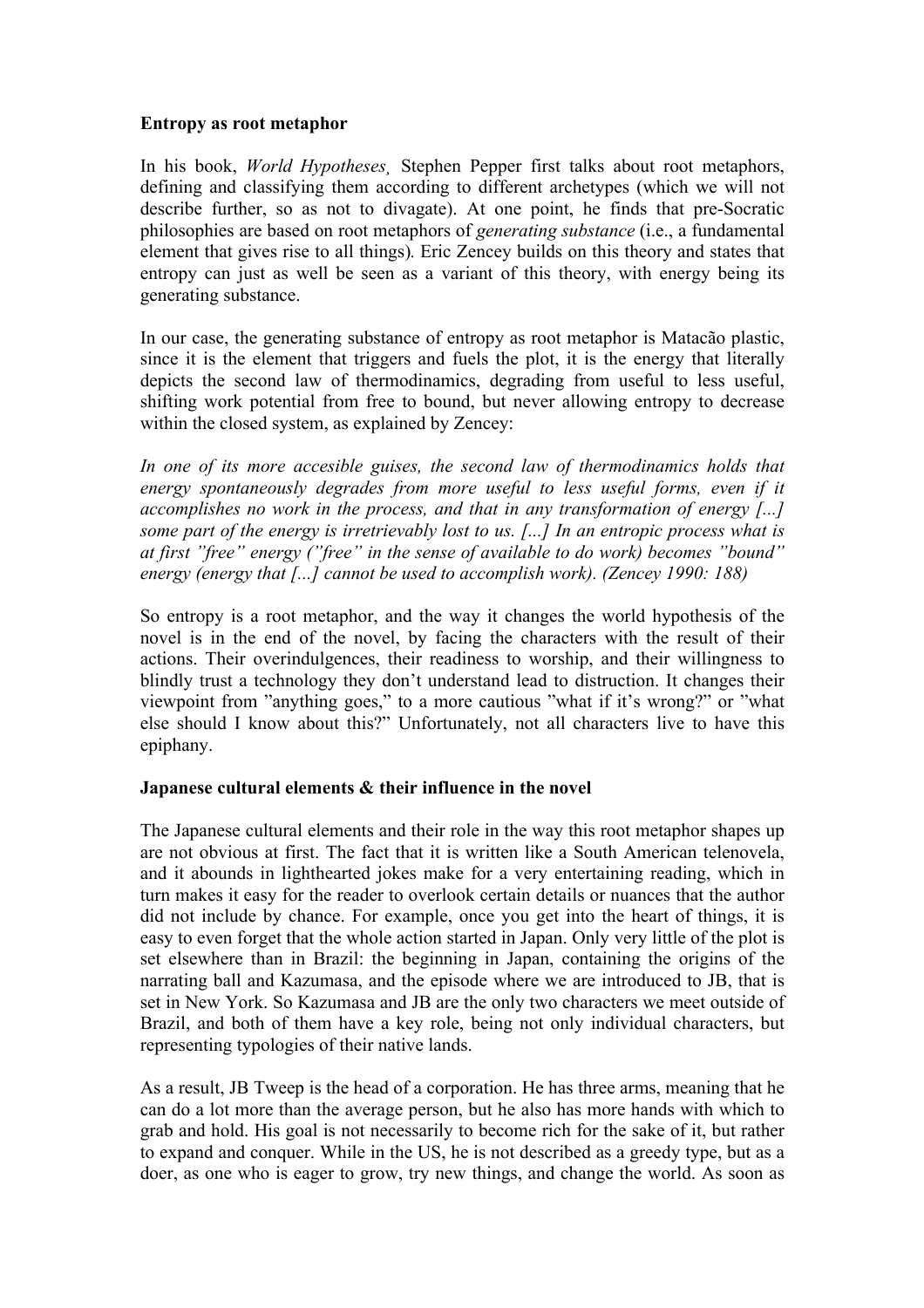he arrives in Brazil and is faced with the untapped business potential of Matacão, he immediately becomes obsessed with it, trying to use this fabric for absolutely anything. He is blinded by his need to possess and subjugate Matacão and its miraculous powers.

In turn, Kazumasa gives us a different kind of typology: your regular *salaryman*. Although he doesn't do a desk job, he is that particular stereotype: he just wants to go to work, do a good job, earn his living, go back home, and maybe sing some karaoke somewhere in between. Even when moving to Brazil and becoming extremely rich, he doesn't overindulge, overspend, or do anything reckless. He also represents the technologically developed country, which (at least at the time the novel was written) goes hand in hand with pollution. The more developed the country, the more consumerist, the greater the waste, especially in plastic. His employer in Japan fires Kazumasa and replaces him with a piece of machinery – that is also the sign of such a country. Also, the fact that the narrating ball, which is, as it turns out, made of Matacão plastic (meaning an accumulation of waste from all over the world), hits Kazumasa in the face and stays attached to him, is also revelatory. It is as if he stands for all the people from developed countries who produce(d) plastic waste in excess, but are oblivious to it. They become accustomed to, what ultimately is rubbish, right under their noses, to the point that they become emotionally attached to it. Moreover, this becomes a model to be emulated by technologically underdeveloped countries. We can see this in the novel with Kazumasa and the Brazilians. Kazumasa is an exotic appearance in Brazil, doubled by his tiny satellite. As soon as he becomes known to the locals, some start to imitate him by attaching small globes to their heads with string.

So Kazumasa and JB Tweep are the silent influencers. They each act in their own ways, but they are the doers. The Brazilian masses are the loud ones, and also the ones being influenced. The Japanese and American (technologically developed) are the doers, the Brazilians (technologically underdeveloped) react to the doers. Ultimately, Kazumasa and JB Tweep are the triggers to the fact that Matacão plastic starts being used.

All the Brazilian characters involved in promoting Matacão plastic fall under the influence of one, or the other. Chico Paco's pilgrimages are endorsed by Kazumasa, while JB Tweep hires Mane Pena, the healer, and sends him on tours to talk about the healing feathers.

The only ones that act on their own are Batista and Tania Aparecida Djapan. However, they represent something different altogether. The nature of their relationship and their last name leads us to believe that they represent the way in which the second generation Japanese-Americans relate to their motherland in Yamashita's conception.

### **Conclusion**

In the end, we have shown that entropy is a root metapor, but also a valid literary tool. Morover, I believe that it is in literature where entropy appears much more clearly as a root metaphor. *Through the Arc* is a good example in this regard, especially due to its magical realist traits. However, it is our opinion that it being a magical realist novel only makes it easier to identify entropy within its system; that is not to say that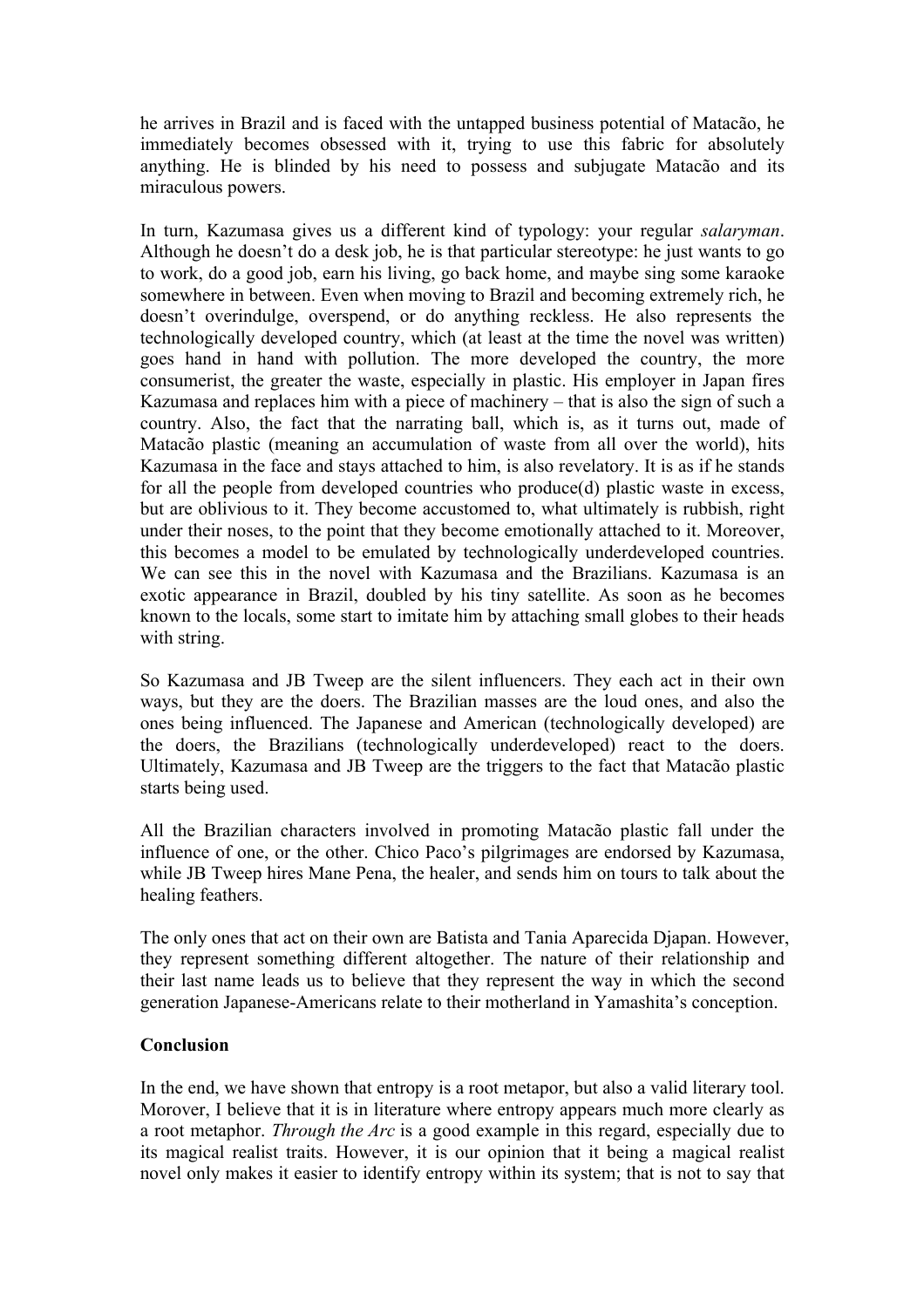entropy cannot be applied when discussing other types of literature. But coming back to *Through the Arc*, we have seen that the novel is the closed system, the magical Matacão plastic is the generating substance, while the characters' frantic attraction to Matacão and the drive, the energy behind their actions is the entropy. Without the their intention to act the way they do, nothing would have happened. But their desire for more only grows in time (2nd law of thermodynamics), which in turn establishes the degree of the final distruction (the greater the desire, the greater the chaos, leading to entropy). Not knowing exactly what Matacão plastic is also implies the lack of predictability (which equals entropy), and it also leads to decline into disorder (entropy again). Needless to say, entropy shifts the way all characters view the world. Kazumasa alone is completely dephased by the loss of his beloved ball, and has to learn how to function without it, for example. But most importantly, we believe that the root metaphor in this novel has the power to shift the reader's viewpoint on technology, the way we use it and its effect on the environment.